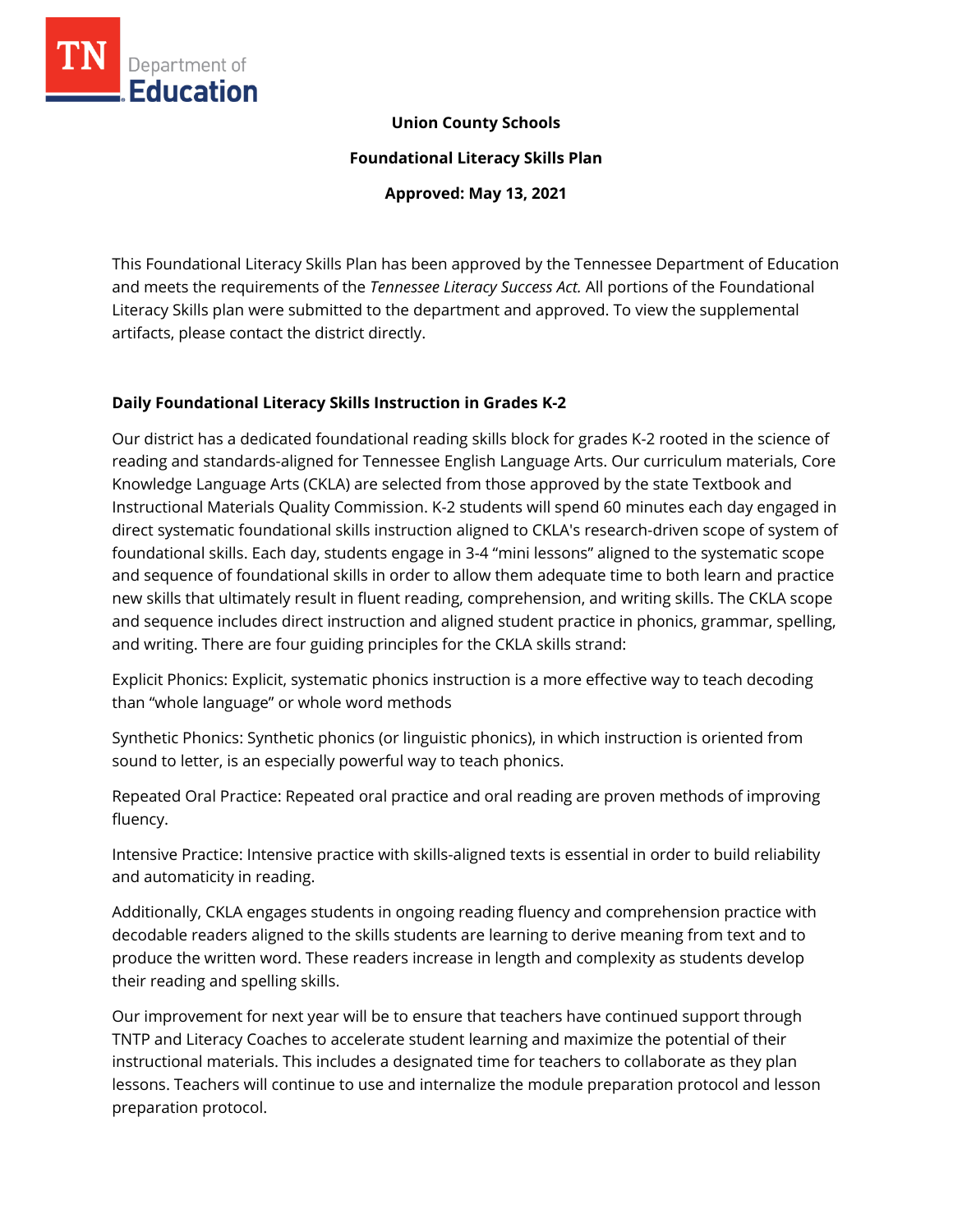### **Daily Foundational Literacy Skills Instruction in Grades 3-5**

Union County has an integrated literacy block for grades 3-5 anchored in the science of reading and aligned to Tennessee ELA standards.

Our curriculum materials in Grades 3-5, Wit & Wisdom, are selected from those approved by the state Textbook and Instructional Materials Quality Commission. During the integrated ELA block that meets an evidence-based approach to applying foundational skills within daily lessons, our students receive a total of 90 minutes of core ELA instruction each day. Although the daily routine is not the same each day, all daily instruction includes components for knowledge-building (to build and improve the ability to comprehend complex texts and apply that knowledge as they listen, read, write, think, and speak) for about 60 minutes per day and foundational skills instruction for 30 minutes per day that includes fluency, grammar, morphology, and spelling. The fluency, vocabulary, and morphology skills are not taught in isolation, but are embedded within the lesson to ensure continuity, cohesion, and connection.

A core lesson sequence in grades 3-5 Wit & Wisdom includes a framework of text-specific content questioning to engage students in the module content and in the process of reading complex texts. Students engage in daily work around reading, understanding, and analyzing complex text. Students articulate their learning through speaking and writing about their knowledge of the topic of study. Students also have regular practice examining the crafts of writing, speaking and listening through Craft Questions: students develop responses to the texts they read and grow their critical thinking skills. Some daily lessons give students targeted fluency practice through activities such as reader's theatre, poetry readings, and student-led declamations. In addition to directly addressing grade level reading, writing, speaking and listening standards, Core lessons provide embedded instruction in grade level foundational reading skills such as spelling, language, and vocabulary.

Additionally, each day, students participate in isolated practice with grade level foundational reading skills in Deep Dives. The Deep Dives focus on vocabulary, morphology, and language conventions germane to the core lesson.

Grades 3-5 foundational skills instruction is embedded in all aspects of this 90-minute block and is dedicated to developing students' holistic literacy approach to fluency, vocabulary, and comprehension coherently as recommended by research.

Our improvement for next year will be to ensure that teachers have continued support through TNTP and Literacy Coaches to accelerate student learning and maximize the potential of their instructional materials. This includes a designated time for teachers to collaborate as they plan lessons. Teachers will continue to use and internalize the module preparation protocol and lesson preparation protocol.

# **Approved Instructional Materials for Grades K-2**

Amplify - K-5 Core Knowledge Language Arts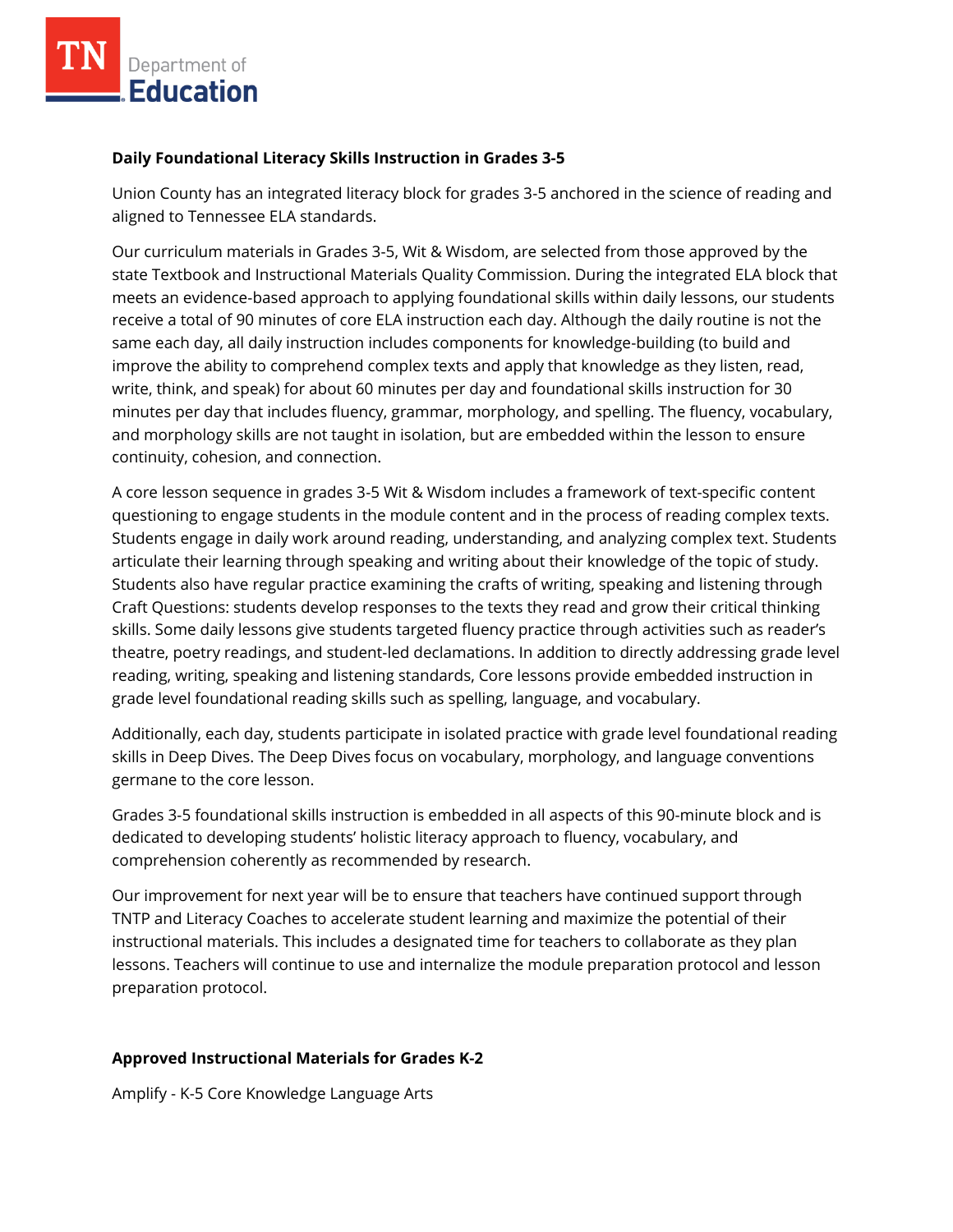#### **Approved Instructional Materials for Grades 3-5**

Great Minds - 3-5 Wit and Wisdom

# **Universal Reading Screener for Grades K-5. This screener complies with RTI<sup>2</sup>and Say Dyslexia requirements.**

Our district uses Aimsweb and the Shaywitz Dyslexia Screener in K-5 to determine at-risk students.

### **Intervention Structure and Supports**

In the fall, students are given a universal screener (Aimsweb Plus) to determine which students have a significant reading deficiency or are "at-risk". Our principals, RTI teachers, and grade-level teachers review the universal screener data to determine which students score between the 0-25th percentile. Those students demonstrating need are classified as in need of Tier II or Tier III instruction. The students are given a diagnostic assessment to determine specific deficits in order to best assign students to a small group with an intervention that will narrow skill gaps. When students are in their RTI groups, they work on activities and assignments that make them stronger in that skill. Students receive daily, small-group intervention for at least 45 minutes during a grade-level time just for RTI, as depicted in the master schedule, while others participate in enrichment activities.

We have research-based options for reading intervention support available to our students who are "at-risk" and/or who have been identified with a significant reading deficiency. Our recently adopted ELA curriculum (CKLA) contains an assessment and remediation guide in which teachers can find activities that directly address skill gaps. They can tailor this to the needs of their RTI group of students. If that intervention is not proving to be effective, more comprehensive, strategic interventions (such as Sonday System 1 and 2) become an option. Data teams meet every 4 ½ weeks to determine if a change in the intervention or the person providing the intervention is warranted. The data team also looks at other variables such as attendance and engagement as part of the decision-making process before a change is made to the programming or the provider.

Our students receive explicit instruction in their area of deficit in small groups using research-based materials and strategies. These students are also screened using the Shaywitz Dyslexia Screener to determine if they have characteristics of dyslexia. Students who do demonstrate those characteristics receive intensive intervention as outlined in the Say Dyslexia Law using programs that meet the law's requirements. Our district uses a research-based supplemental program as one intervention for students with characteristics of dyslexia. Families are notified that the Sonday System curriculum is used to support those students, as it is based on the Orton-Gillingham approach of systematic, explicit, sequential, phonic-based instruction and is considered a strong support for those students.

Intervention takes place daily during a grade-level time in the master schedule just for RTI. When students are in their RTI groups, they work on activities and assignments that make them stronger in that skill. For example, students who need instruction in comprehension may read a new text and answer scaffolded questions, all related to the knowledge-building unit they are studying in Tier I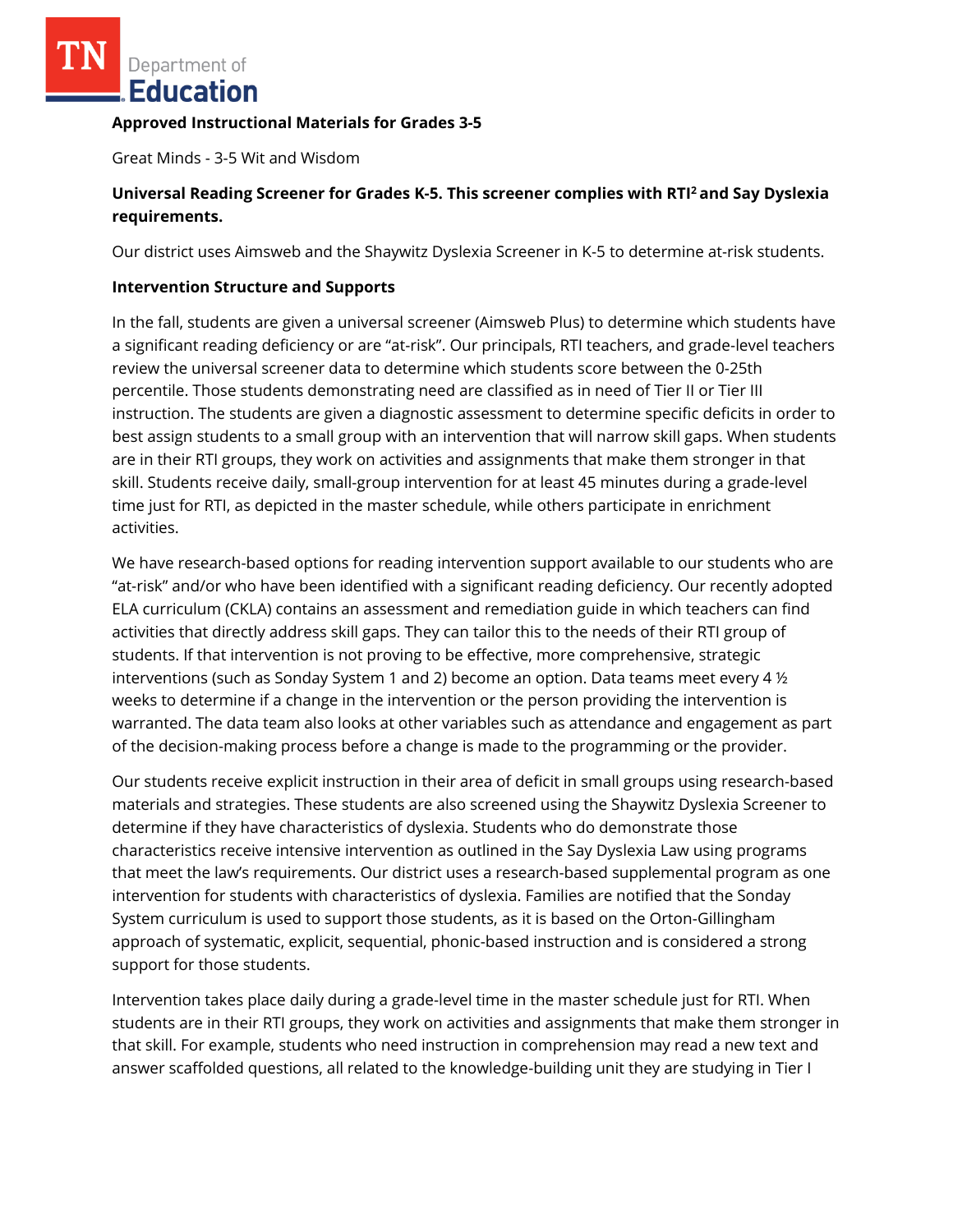instruction. For students who need fluency support, they may receive intervention using the Sonday System.

Specific to grades K-2, the CKLA Assessment and Remediation Guide (ARG) provides multiple additional resources for teachers to use as they support students on their path to mastery of gradelevel foundational skills:

Sample Lessons: Samples of lessons are provided, as well as lesson templates to guide the planning to build lessons that fit the specific needs of individual students or small groups.

Word/Chaining Lists: The ARG includes words lists and chaining lists that teachers can plan into a lesson for students to use for practicing the mastery of the letter sound correspondences identified as weaknesses.

Activities for Reteaching: The ARG includes activities to be used for reteaching. All of these activities are engaging and designed to be teacher-facilitated. Though there are worksheets for some activities to support structuring instruction, the focus is to provide students with ongoing support.

### **Parent Notification Plan/Home Literacy Reports**

Our district notifies parents in grades K-5 if their child is "at-risk" for or has a significant reading deficiency (as evidenced by students scoring in the 0-25th percentile) immediately after the district's schools complete the fall universal screening. Students' scores are communicated in parent-friendly language that provides a clear explanation of student skill gaps and the depth and extent of student needs. The parents are told what intervention their student will receive and the amount of time each day the student will receive services. This is coupled with a description of the importance of being able to ready by the end of 3rd grade.

The district defines how students are assessed and what a "significant reading deficiency" means. Parents are subsequently notified of their child's progress, or lack of progress, after the 4 ½ week data team meetings. In the parent notifications/communication, data teams note any changes being made if the child is not showing sufficient progress as evidenced by progress monitoring and universal screening data as well as recommended activities (that do not require purchased resources) that will support students in the area of deficit (activities are not tailored by child, but tailored by skill deficit generally). These communications go out to parents with students in grades K-5 three times annually.

Additionally, the ELA curriculum contains parent letters in the younger grades that outline the foundational skills and knowledge domains for the coming week that will inform and equip parents to work with the child. Families can better understand how to support their student(s) through questions about their texts and through an awareness of what foundational skills their child(ren) are learning.

# **Professional Development Plan**

During the 2020-2021 school year, our district is partnering with TNTP to provide teachers professional development in implementing high-quality instructional materials. Next year, we will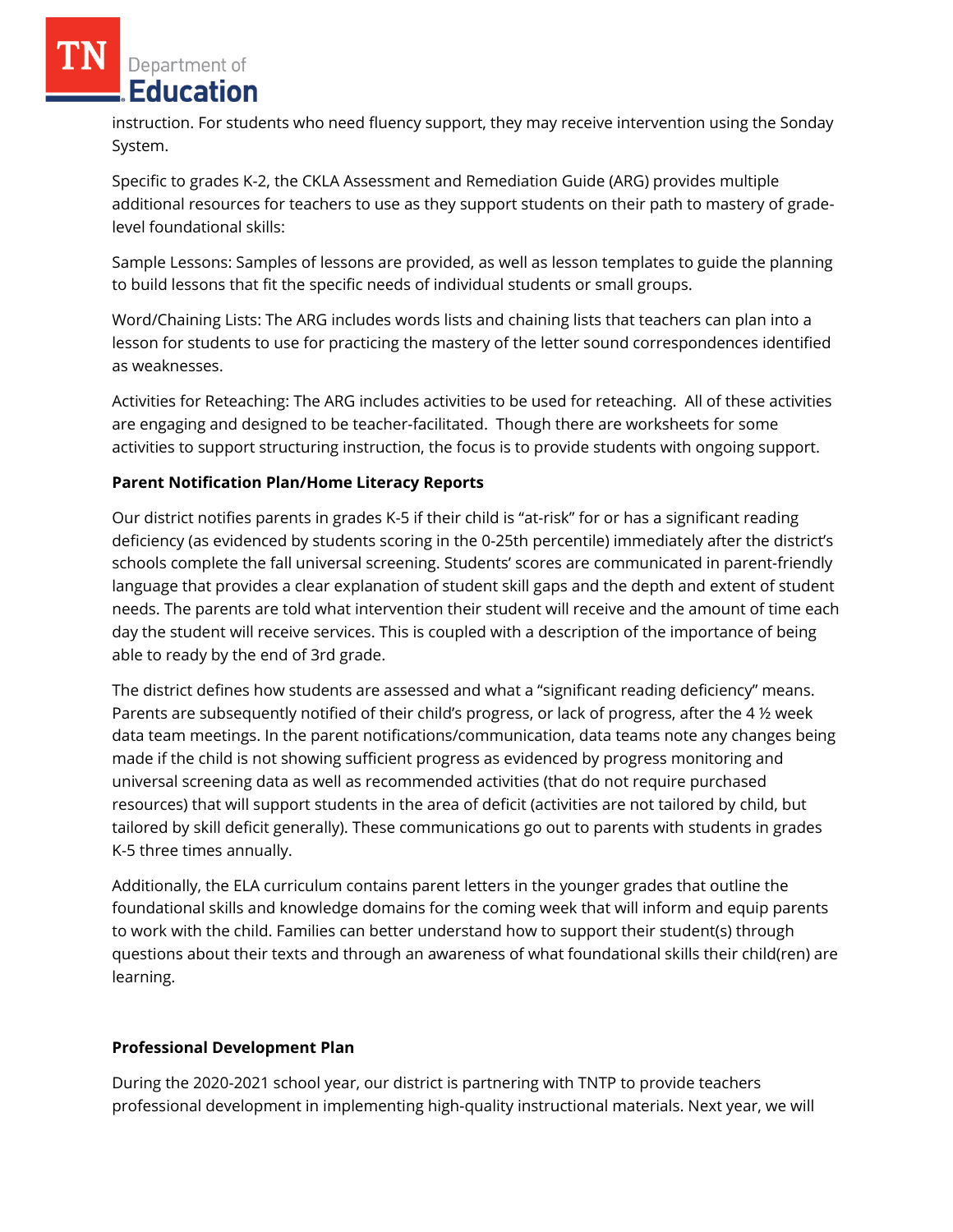continue this partnership and begin phase two which includes moving from routine use of HQIM to refinement of HQIM.

Teachers will participate in the Reading 360 Early Literacy Training series. Our plan for providing PD for all Pre-K-5 teachers is as follows.

April 2021 - Teachers will engage in Week 1 of the Early Literacy Training series, asynchronously. This training will focus on foundational reading development and instruction and is grounded in a phonics-based approach. Participating educators must earn a completion certificate prior to starting Week 2 work in June.

June/July 2021 - Our district has registered for the cohort-based, in-person training offered as Week 2 of the Early Literacy Training series for teachers PreK- 5. The participating teachers will also include interventionists, special education teachers, and instructional coaches. This week will emphasize practical classroom application of research findings around strong instruction in phonological awareness, phonemic awareness, phonics, fluency, and vocabulary.

June 2021 -

TNTP will conduct PD to:

revisit the research and rationale behind the CKLA Knowledge strand, describe best practices to increase student thinking and practice, reinforce best practices for intellectual preparation, and engage in intellectual preparation to prepare to teach Domain 1 of the CKLA Knowledge strand.

reinforce best practices for intellectual preparation when preparing to teach Wit & Wisdom lessons, focusing on the pacing of the lessons and opportunities for student cognitive engagement.

# **Additional Information about this Foundational Literacy Skills Plan**

\* We exceeded the 500 words on the question referring to our plans for RTI. Below is the additional information.\*

# CKLA K-2

Games for Reinforcement: The ARG includes games for reinforcement. The games are designed to help students apply and practice targeted skills.

Progress Monitoring Assessments: Resources for progress monitoring are included the foundational skill strand. The data generated by these assessments can guide and inform instruction for individual student progress. Placement and Student Performance assessments are provided in the Teacher Guides. To supplement these, the ARG provides progress monitoring assessments specific to each skill teachers may be targeting for remediation. These assessments can be used diagnostically to inform instruction and systematically to contribute to a record of student progress.

Additional Resources: The ARG also includes additional resources such as comprehension thinking and reading charts, sound articulation cards, decoding strategies, and a concepts of print checklist.